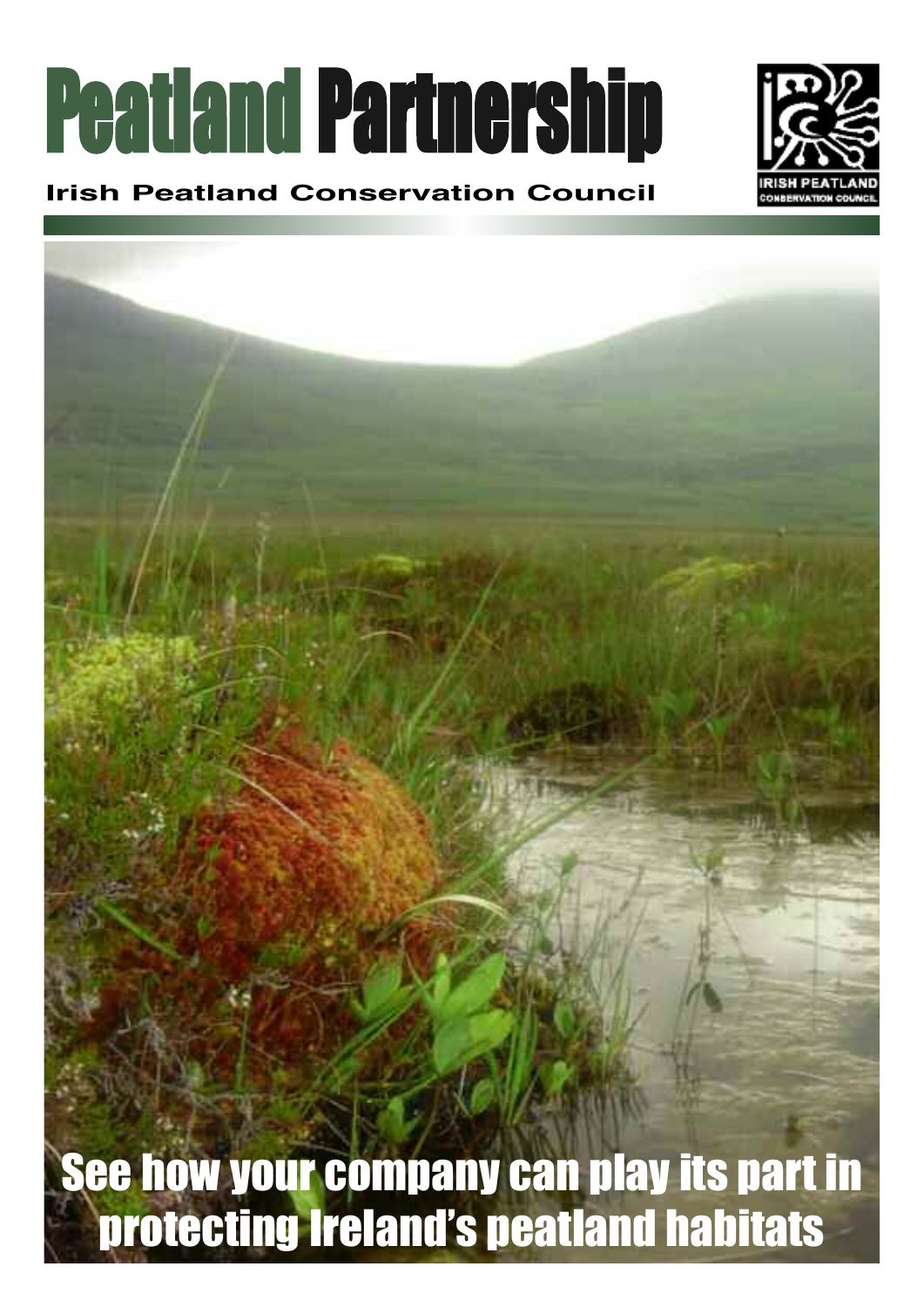



# **Make our Wildlife and Wild Places your Business**



**We all enjoy and benefit from Ireland's rich natural heritage - although we often don't realise how important our natural environment is to our everyday lives. It not only provides us with air to breathe, water to drink and food to eat but also underpins our local economy by providing natural resources and raw materials for business. Our local environment also provides countless opportunities for recreation and relaxation which supports our growing tourism sector. However, over-development, biodiversity loss and climate change are having a huge impact.**





We can all play our part in protecting and enhancing our wild landscapes and urban green spaces to ensure that we hand on a healthy and economically viable environment to future generations. The Irish Peatland Conservation Council believes that the business community has a vital role to play in protecting our natural environment and its biodiversity as we all rely on the land around us.

The Irish Peatland Conservation Council is a nature conservation charity that is committed to delivering positive action for peatland species and habitats throughout Ireland.

We manage 3 nature reserves, covering over 54 hectares of land including precious peatlands, valuable wetlands, bog woodlands and wildflower-rich wet grasslands. Each of these is a haven for wildlife, securing a future for our native plants and animals - and of course they are wonderful places for people too! We also own and manage the Bog of Allen Nature Centre, a visitor attraction and educational centre in Co. Kildare.

The Irish Peatland Conservation Council is committed to involving local people in the conservation of their wildlife and countryside - that's why we work with businesses, landowners, politicians, local authorities, community groups and schools to promote concern and action for our natural environment.

The Irish Peatland Conservation Council is a voluntary organisation dedicated to protecting wetland habitats and species, with support from 10,000 members of the public.

We work for wildlife at a grassroots and national levels. Our voice makes a real difference to wildlife across Ireland.

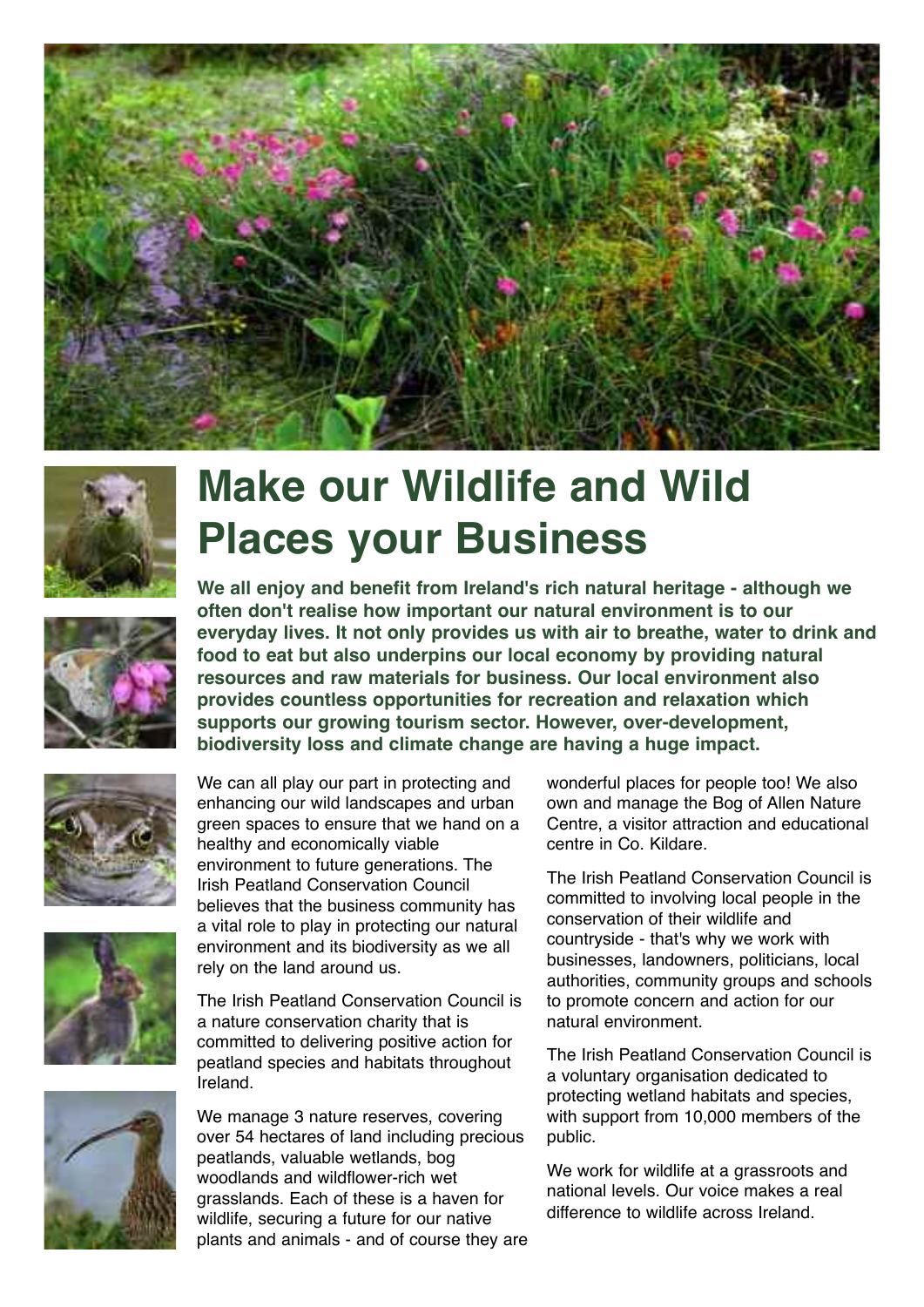

## **Becoming a Corporate Partner**

**Corporate Partnership of the Irish Peatland Conservation Council is an excellent way of demonstrating to everyone you work with that your organisation takes its social and environmental responsibilities seriously.**

**With your support as a Corporate Partner the Irish Peatland Conservation Council can continue to -**

● Inspire thousands of children to protect wildlife.

● Grow our network of nature reserves

● Protect threatened species like the marsh fritillary, curlew and Irish hare.

● Boost wildlife in local communities

● Ensure that legislation conserves and enhances the country's biodiversity.

**Supporting the Irish Peatland Conservation Council through Corporate Partnership shows that your company is actively involved in protecting our local wildlife and wild places.**

#### **Corporate Partnership Benefits**

Tiered partnership rates allow Corporate Partners to choose a level of support that they feel best reflects their standing within the business community - **all levels of support make a positive contribution to the work of the Irish Peatland Conservation Council.**

#### **In return for your support we can offer you:**

● Satisfaction knowing that your business is contributing to the protection of local wildlife.

● Positive public relations through an association with the Irish Peatland Conservation Council - we will organise publicity for you on joining.

● Acknowledgement in our newsletter 'Peatland News' and annual report sent to over 2,000 local supporters.

● Listing on our website with reciprocal links (www.ipcc.ie).

● Two issues per year of our newsletter 'Peatland News'.

● Staff access to our nature reserves, nature centre and to all our local wildlife events and activities.

● Invitations to open days at the Bog of Allen Nature Centre.

● A wildlife gardening information guide to help make your grounds better for wildlife.

- Priority sponsorship opportunities.
- A Corporate Partnership certificate.

● Agreed usage of the Irish Peatland Conservation Council's name to acknowledge your support of our work

#### **More Ways to Support our Work (Please ask us)**

**In addition to becoming a Corporate Partner, there are many other ways that businesses can support the Irish Peatland Conservation Council. Some examples include**

| • Employee Volunteer Days on our nature                                                        | • General Donations to our work                                                                                                                                                                   |
|------------------------------------------------------------------------------------------------|---------------------------------------------------------------------------------------------------------------------------------------------------------------------------------------------------|
| reserves                                                                                       | • Partnership projects - some businesses                                                                                                                                                          |
| • Sponsorship of events, raffle prizes,<br>campaigns, publications and site<br>purchase        | choose to fund specific projects in partnership<br>with the Irish Peatland Conservation Council.                                                                                                  |
| • Staff fundraising activities such as<br>collecting used stamps or selling Christmas<br>cards | Examples in the past have included<br>Flogas funding our Wild Ireland Calendar,<br>Patagonia funding a survey of wetlands in<br>the Bog of Allen and Dublin Zoo donating<br>prizes for our raffle |



**If you would like to find out more about Corporate Partnership or how you can help the work of the IPCC please contact Tadhg Ó Corcora, Conservation Officer on 045 860133 or email bogs@ipcc.ie**